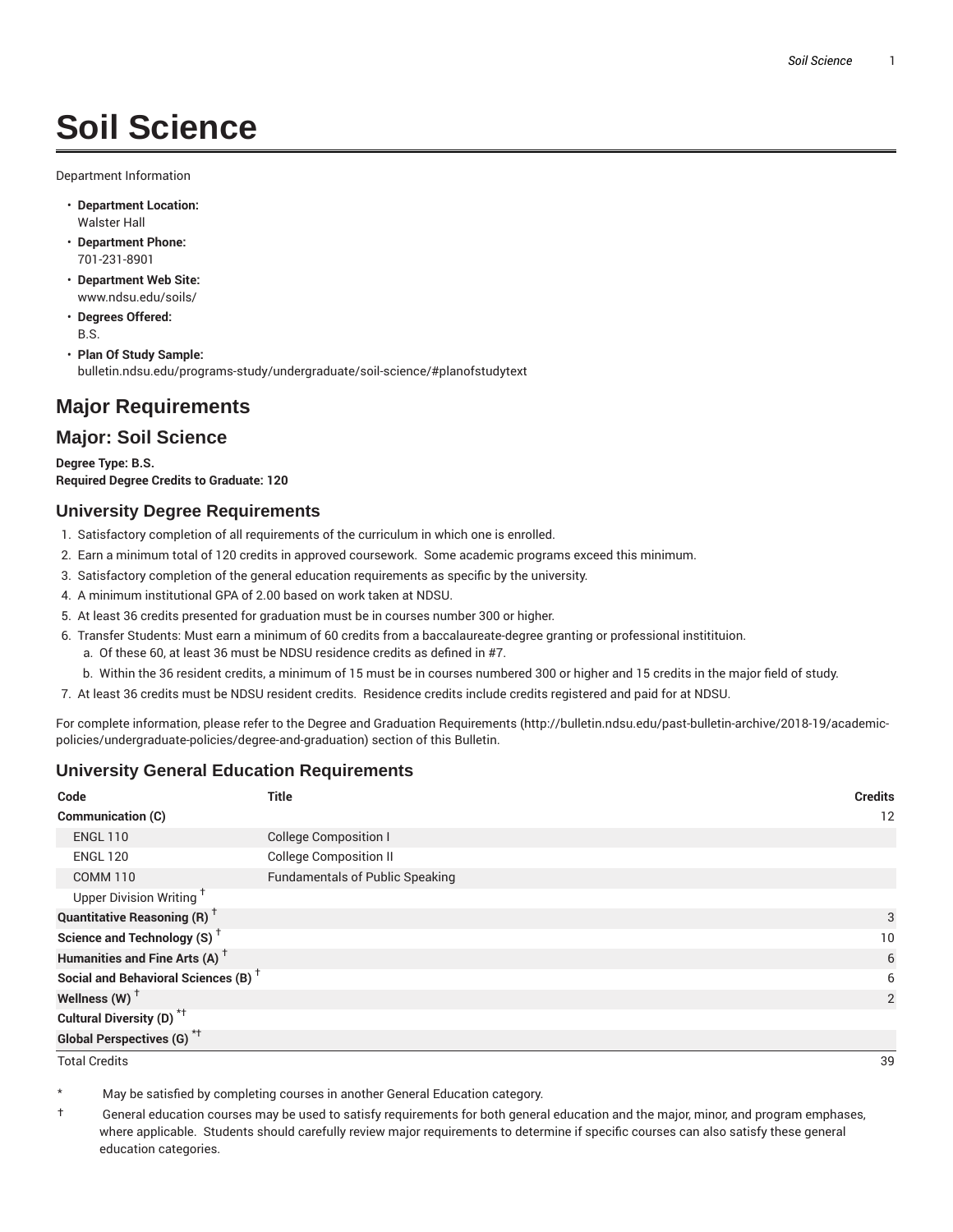• A list of university approved general education courses and administrative policies are available here (http://bulletin.ndsu.edu/past-bulletinarchive/2018-19/academic-policies/undergraduate-policies/general-education/#genedcoursestext).

# **Major Requirements**

| Code                                                                    | <b>Title</b>                                                                                                  | <b>Credits</b> |
|-------------------------------------------------------------------------|---------------------------------------------------------------------------------------------------------------|----------------|
| <b>Required Courses for Soil Science</b>                                |                                                                                                               |                |
| <b>AGRI 189</b>                                                         | Skills for Academic Success (or equivalent department course)                                                 | $\mathbf{1}$   |
| <b>GEOG 455</b>                                                         | Introduction to Geographic Information Systems                                                                | 4              |
| or RNG 452                                                              | Geographic Information Systems in Range Survey                                                                |                |
| <b>PLSC 110</b>                                                         | World Food Crops (May satisfy general education category S and G)                                             | 3              |
| <b>PLSC 225</b>                                                         | Principles of Crop Production                                                                                 | 3              |
| or RNG 136                                                              | Introduction to Range Management                                                                              |                |
| <b>SOIL 210</b>                                                         | Introduction to Soil Science                                                                                  | 3              |
| <b>SOIL 217</b>                                                         | Introduction to Meteorology & Climatology                                                                     | 3              |
| <b>SOIL 264</b>                                                         | Natural Resource Management Systems                                                                           | 3              |
| <b>SOIL 322</b>                                                         | Soil Fertility and Fertilizers                                                                                | 3              |
| <b>SOIL 351</b>                                                         | Soil Ecology                                                                                                  | 3              |
| <b>SOIL 410</b>                                                         | Soils and Land Use                                                                                            | 3              |
| <b>SOIL 444</b>                                                         | Soil Genesis and Survey                                                                                       | 3              |
| <b>SOIL 454</b>                                                         | Wetland Resources Management                                                                                  | 3              |
| <b>SOIL 462</b>                                                         | Natural Resource and Rangeland Planning                                                                       | 3              |
| <b>Supporting Courses</b>                                               |                                                                                                               |                |
| <b>BIOL 150</b><br>& 150L                                               | General Biology I<br>and General Biology I Laboratory                                                         | 4              |
| <b>BIOL 151</b><br>& 151L                                               | <b>General Biology II</b><br>and General Biology II Laboratory                                                | 4              |
| or PHYS 212<br>& 212L                                                   | College Physics II<br>and College Physics II Laboratory                                                       |                |
| <b>CHEM 121</b><br>& 121L                                               | <b>General Chemistry I</b><br>and General Chemistry I Laboratory (May satisfy general education category S)   | 4              |
| <b>CHEM 122</b><br>& 122L                                               | <b>General Chemistry II</b><br>and General Chemistry II Laboratory (May satisfy general education category S) | 4              |
| <b>GEOL 105</b><br>& 105L                                               | <b>Physical Geology</b><br>and Physical Geology Lab (May satisfy general education category S)                | 4              |
| <b>MATH 103</b>                                                         | College Algebra                                                                                               | 3              |
| <b>MATH 105</b>                                                         | Trigonometry                                                                                                  | 3              |
| <b>PLSC 380</b>                                                         | Principles of Plant Physiology                                                                                |                |
| <b>PHYS 211</b><br>& 211L                                               | College Physics I<br>and College Physics I Laboratory (May satisfy general education category S)              | 4              |
| <b>STAT 330</b>                                                         | Introductory Statistics (May satisfy general education category R)                                            | 3              |
|                                                                         | Select one from the following: (May satisfy general education category C)                                     | 3              |
| <b>ENGL 321</b>                                                         | Writing in the Technical Professions                                                                          |                |
| <b>ENGL 324</b>                                                         | Writing in the Sciences                                                                                       |                |
| <b>ENGL 459</b>                                                         | Researching and Writing Grants and Proposal                                                                   |                |
| Select one of the following:                                            |                                                                                                               | $3 - 4$        |
| <b>BIOC 260</b>                                                         | <b>Elements of Biochemistry</b>                                                                               |                |
| <b>CHEM 240</b>                                                         | Survey of Organic Chemistry                                                                                   |                |
| <b>MICR 202</b><br>& 202L                                               | Introductory Microbiology<br>and Introductory Microbiology Lab                                                |                |
| <b>Agriculture Electives: Select 9 credits of agriculture electives</b> |                                                                                                               | 9              |

Total Credits 86